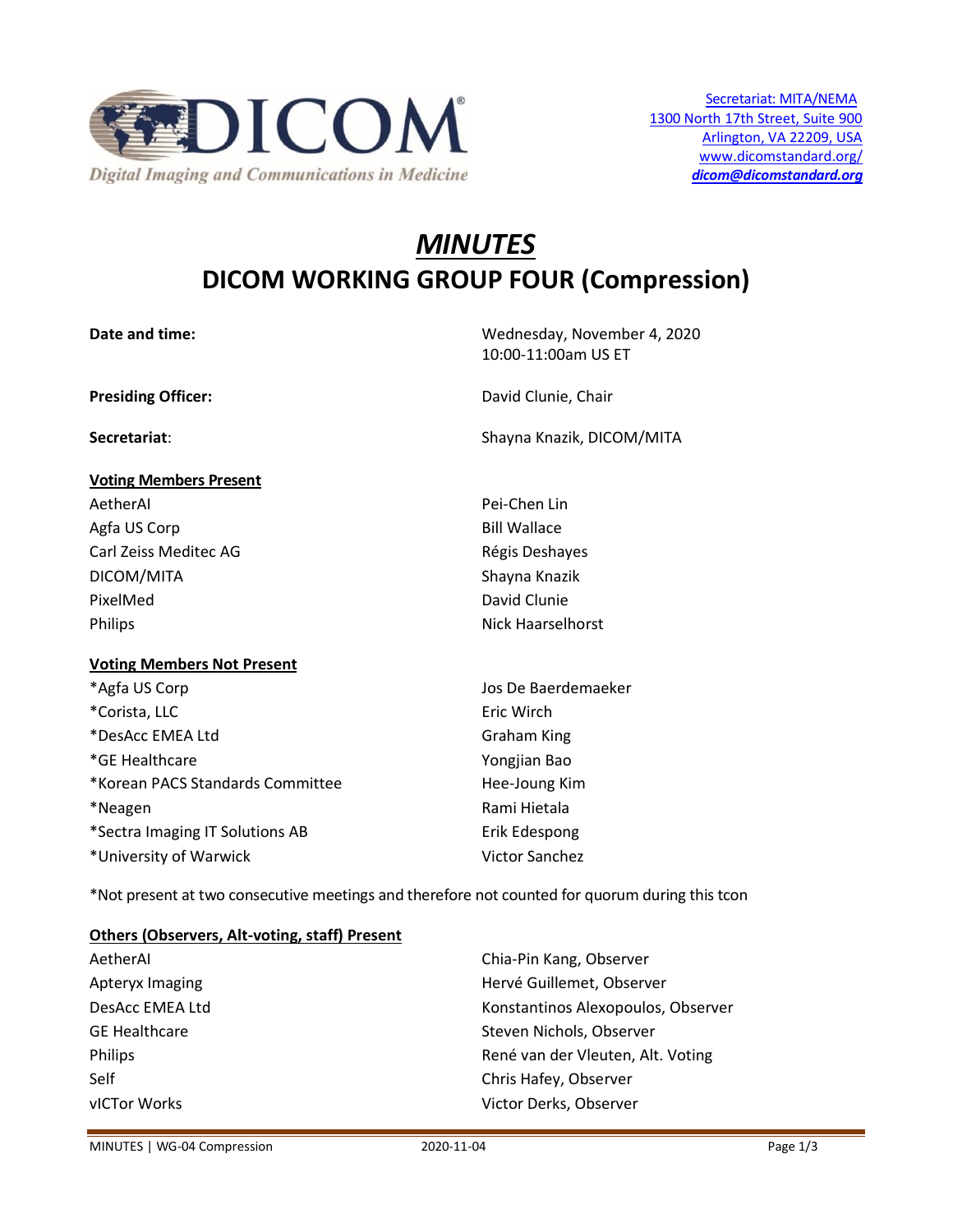# **1. Administrative**

- Welcome and roll call: the teleconference was called to order and a quorum was present.
- Antitrust and patent rules: reviewed.
- Agenda: reviewed and approved.
- Approval of minutes from 2020-08-26 and 2020-10-07: reviewed and approved.
- **2. Web browser performance issues for medical imaging**  presentation by Chris Hafey
	- Chris Hafey provided an overview of web browser performance issues for medical imaging. The PowerPoint he presented will be uploaded to the FTP meeting folder for review.

## **3. ISO JPEG group on their Pleno (plenoptic) point cloud encoding scheme**

- There was not time to discuss this item, but David briefly mentioned it and asked members to take a look at the request and the work of this group for discussion on the next call.
- <http://jpeg.org/jpegpleno/>
- <http://plenodb.jpeg.org/>
- Note that DICOM does support point cloud objects in theory:
	- o [http://dicom.nema.org/medical/dicom/current/output/chtml/part03/sect\\_A.69.html](http://dicom.nema.org/medical/dicom/current/output/chtml/part03/sect_A.69.html)
	- o [http://dicom.nema.org/medical/dicom/current/output/chtml/part03/sect\\_C.27.5.html](http://dicom.nema.org/medical/dicom/current/output/chtml/part03/sect_C.27.5.html)

## **4. Standing items for WG-04 to consider adding to the DICOM Standard**

- *New compression schemes include:*
	- o AI (including segmentations, contours and parametric maps)
	- o enterprise imaging
	- o digital pathology
	- $\circ$  web browser based viewers (performing frame level access and progressive transmission)
- *Specific schemes to consider include:*
	- o LZMA2
	- o Float and double pixel data for parametric maps
	- o HTJ2K (faster, easier, less effective) esp. in browser viewer progressive role
	- o JPEG-XL (now being finalized, open source code available for testing)
	- $\circ$  lossy and lossless variants of H.265 (HEVC) including HEIF for still images and volumes
	- o iSyntax (now openly documented)
	- o schemes for single bit compression (for segmentations), G4, JBIG, JBIG2, FLIF
	- $\circ$  deflate and bzip2 for individual image frames +/- DICOMweb bulkdata components
	- o bzip2 for entire dataset (à la existing deflate) (e.g., for SR)
- *Items from past tcons:*
	- o Why is web browser performance a problem?
	- o Not changing what came off the camera
	- $\circ$  What characteristics of the ultrasound echo would be amenable to the new compression scheme?
	- $\circ$  Would the group like to do testing on quantitative thresholds for performance?
	- $\circ$  Should we add a transfer syntax for PNG (portable network graphics)? (including single bit)

## **5. Upcoming calls**

- WG-04 holds biweekly calls every other Wednesday from 10-11am US ET. The next WG-04 calls are scheduled for:
	- o November 18, 2020 multi-frame ultrasound compression needs (O'Donnell)